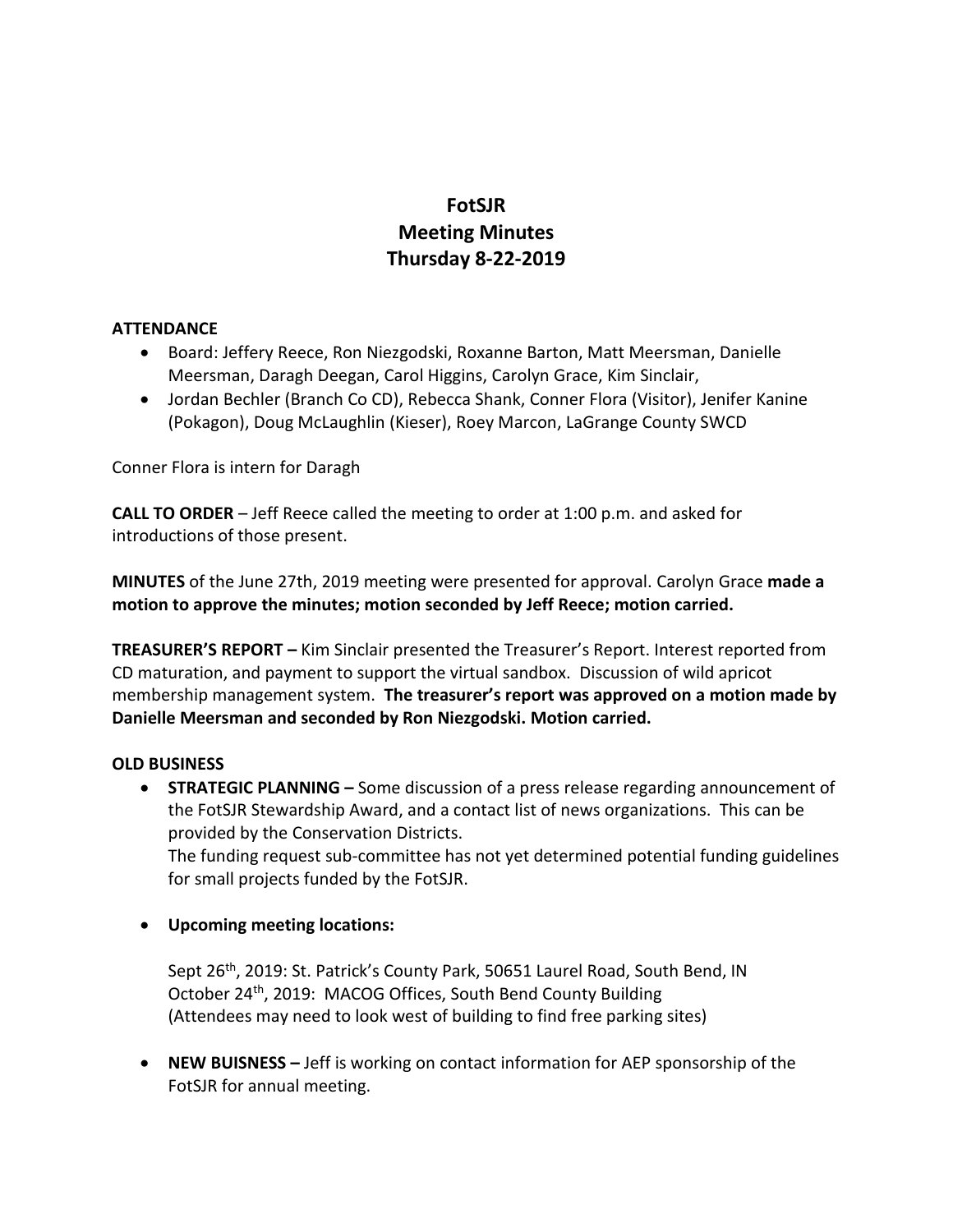- Carolyn Grace discussion the Parkville Dam Removal Project. The Conservation District is looking for a revised letter of support from the FotSJR. The low head dam on the Portage River is difficult for paddlers to pass over and exposed rebar is a safety hazard. The Project will be managed by the State DNR, and some funding is coming from the Sturgis public utility for river restoration. Landowners have again signed letters of support. It was noted that this was being done for a much lower cost than some other regional dam removals. **Danielle Meersman made a motion to write a letter of support, and Kim Sinclair seconded the motion. Motion carried.**
- The new virtual sandbox being prepared by Branch County is nearly ready for deployment.
- The Pucker St Dam removal on the Dowagiac Creek is beginning to be implemented. It was identified as one of the highest priority dams that were impeding fish migration in the watershed. Over the winter the water level will be taken down and spoils will be placed upon the banks. The City of Niles is providing some information sessions.
- Martin Franke and Roey, from LaGrange County Soil and Water Conservation District, will be covering the Middlebury Riverfest on behalf of the FotSJR.
- Jennifer Kanine, Director of the Pokagon Natural Resources Department, talked to the group about the Dowagiac River Restoration Project. The River was historically channelized, and the Tribe and partners are looking to restore river to original sinuosity. The project has been red-flagged for an additional review by the USEPA. Pokagon has been working on this project since 2002, and are already seeing differences in macroinvertebrates, water retention, and wetland creation.

# **ANNOUNCEMENTS –**

- $\bullet$  St. Joe River races are September 28<sup>th</sup>, canoe and kayak races, running races, gathering at the brewery afterwards.
- Kathy Worst sent a letter indicating she will not be able to attend FotSJR meetings, but a representative from Branch CD will be there.
- The Friends of Cobus Creek group will be dissolved, contact info will be changing.
- Andrews University is looking for a presenter from FotSJR and Matt Meersman volunteered to make a presentation.
- Nominations for the Indiana conservation awards are open
- Discussion of a future meeting in St. Joseph/Benton Harbor in an effort to reach other end of watershed. Consensus was that such a meeting could likely be arranged for some time in 2020
- St. Joseph County local food dinner, Van Buren County Healthy Food Fair
- Member advised Board of issues to consider in Constantine, Michigan milk producers, effluent, Portage River is orange next to St Joseph River, need some basic watershed information
- Inquiry was made by Jeff to Doug about getting assistance from Kieser & Assoc. to help with formatting and printing of newsletter like was done for the last newsletter; Doug indicated Kieser will be glad to assist.